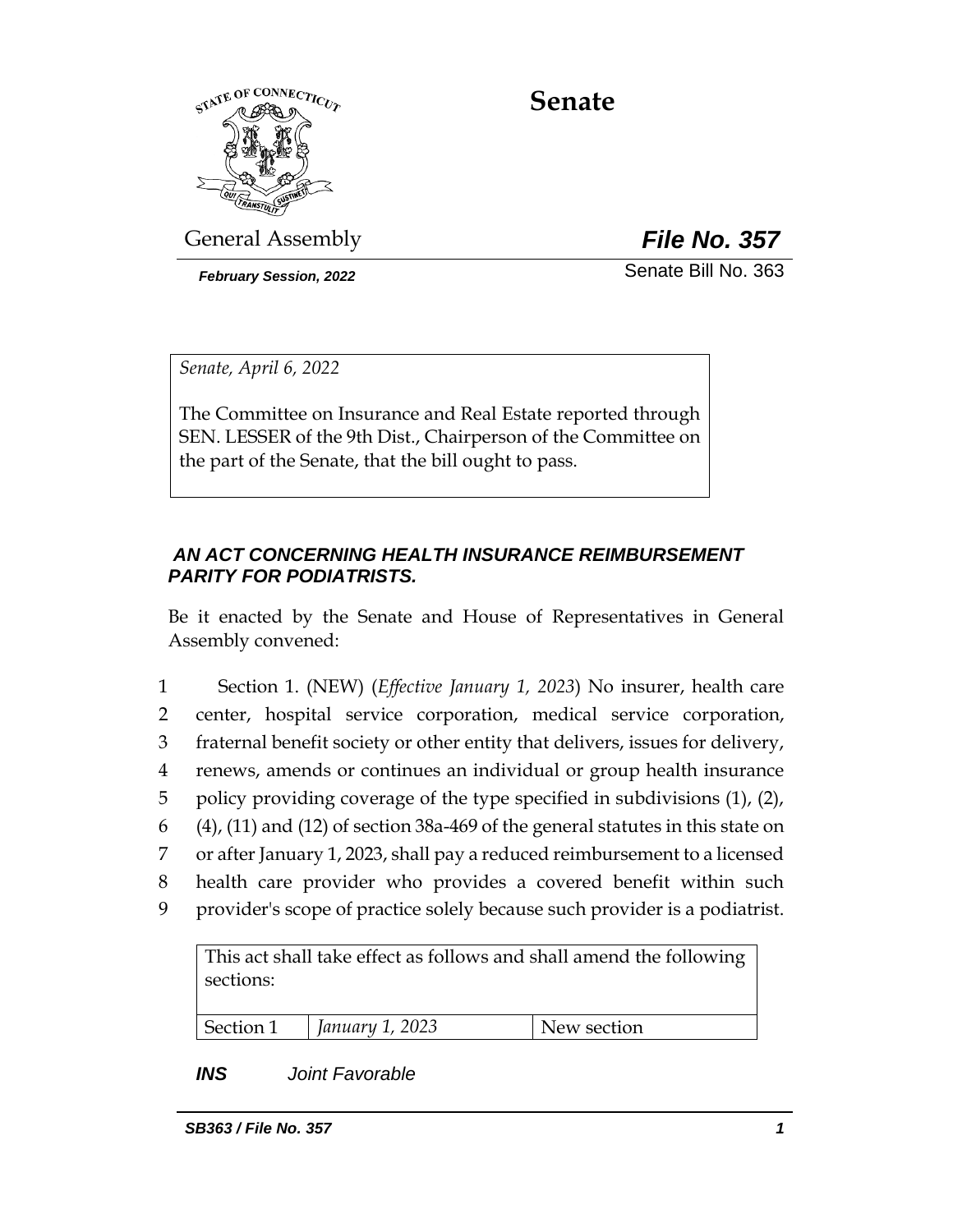*The following Fiscal Impact Statement and Bill Analysis are prepared for the benefit of the members of the General Assembly, solely for purposes of information, summarization and explanation and do not represent the intent of the General Assembly or either chamber thereof for any purpose. In general,*  fiscal impacts are based upon a variety of informational sources, including the analyst's professional *knowledge. Whenever applicable, agency data is consulted as part of the analysis, however final products do not necessarily reflect an assessment from any specific department.*

### *OFA Fiscal Note*

*State Impact:* None

*Municipal Impact:*

| <b>Municipalities</b>  | Effect               | FY 23 \$  | FY 24 \$  |
|------------------------|----------------------|-----------|-----------|
| Various Municipalities | <b>STATE</b>         | See Below | See Below |
|                        | MANDATE <sup>1</sup> |           |           |
|                        | - Cost               |           |           |

#### *Explanation*

The bill results in an increase in premium costs to fully insured municipal health plans to the extent that the provisions in the bill result in an increase in reimbursements for podiatry services. Increases in premium costs will occur when municipalities enter new health insurance contracts after January 1, 2023.

The bill is not anticipated to result in a fiscal impact to the state employee and retiree health plans and self-insured municipal health plans because the provisions contained in the bill are limited to fully insured health plans.

#### *The Out Years*

The annualized ongoing fiscal impact identified above would continue into the future subject to inflation.

<sup>1</sup> State mandate is defined in Sec. 2-32b(2) of the Connecticut General Statutes, "state mandate" means any state initiated constitutional, statutory or executive action that requires a local government to establish, expand or modify its activities in such a way as to necessitate additional expenditures from local revenues.